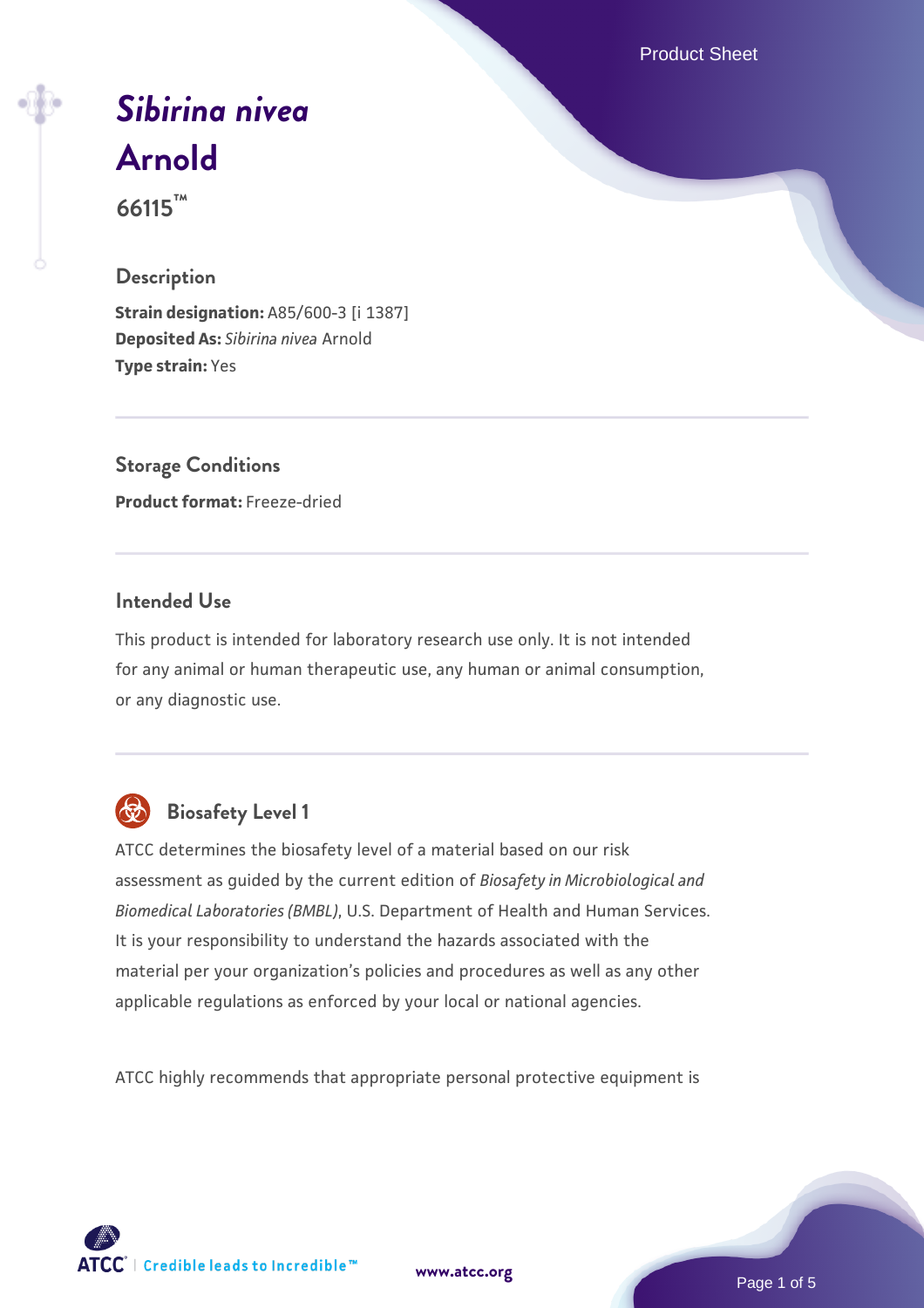always used when handling vials. For cultures that require storage in liquid nitrogen, it is important to note that some vials may leak when submersed in liquid nitrogen and will slowly fill with liquid nitrogen. Upon thawing, the conversion of the liquid nitrogen back to its gas phase may result in the vial exploding or blowing off its cap with dangerous force creating flying debris. Unless necessary, ATCC recommends that these cultures be stored in the vapor phase of liquid nitrogen rather than submersed in liquid nitrogen.

### **Certificate of Analysis**

For batch-specific test results, refer to the applicable certificate of analysis that can be found at www.atcc.org.

## **Growth Conditions**

**Medium:**  [ATCC Medium 338: Potato sucrose agar](https://www.atcc.org/-/media/product-assets/documents/microbial-media-formulations/3/3/8/atcc-medium-338.pdf?rev=46546b6f4a85482b856b30458c18db73) **Temperature:** 24°C

#### **Material Citation**

If use of this material results in a scientific publication, please cite the material in the following manner: *Sibirina nivea* Arnold (ATCC 66115)

#### **References**

References and other information relating to this material are available at





**[www.atcc.org](http://www.atcc.org)**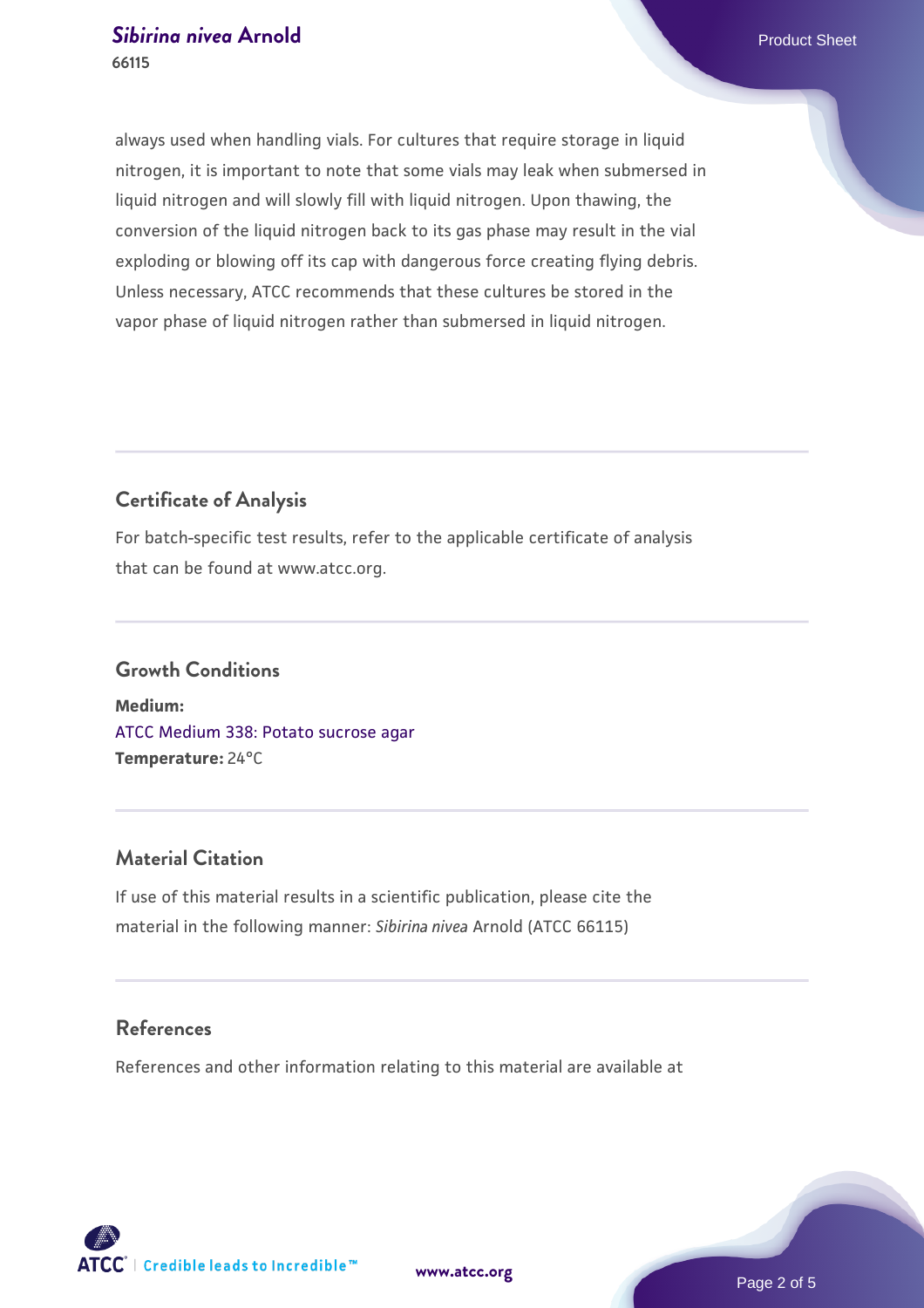#### **[Sibirina nivea](https://www.atcc.org/products/66115) [Arnold](https://www.atcc.org/products/66115)** Product Sheet **66115**

www.atcc.org.

#### **Warranty**

The product is provided 'AS IS' and the viability of ATCC® products is warranted for 30 days from the date of shipment, provided that the customer has stored and handled the product according to the information included on the product information sheet, website, and Certificate of Analysis. For living cultures, ATCC lists the media formulation and reagents that have been found to be effective for the product. While other unspecified media and reagents may also produce satisfactory results, a change in the ATCC and/or depositor-recommended protocols may affect the recovery, growth, and/or function of the product. If an alternative medium formulation or reagent is used, the ATCC warranty for viability is no longer valid. Except as expressly set forth herein, no other warranties of any kind are provided, express or implied, including, but not limited to, any implied warranties of merchantability, fitness for a particular purpose, manufacture according to cGMP standards, typicality, safety, accuracy, and/or noninfringement.

#### **Disclaimers**

This product is intended for laboratory research use only. It is not intended for any animal or human therapeutic use, any human or animal consumption, or any diagnostic use. Any proposed commercial use is prohibited without a license from ATCC.

While ATCC uses reasonable efforts to include accurate and up-to-date information on this product sheet, ATCC makes no warranties or representations as to its accuracy. Citations from scientific literature and patents are provided for informational purposes only. ATCC does not warrant that such information has been confirmed to be accurate or complete and



**[www.atcc.org](http://www.atcc.org)**

Page 3 of 5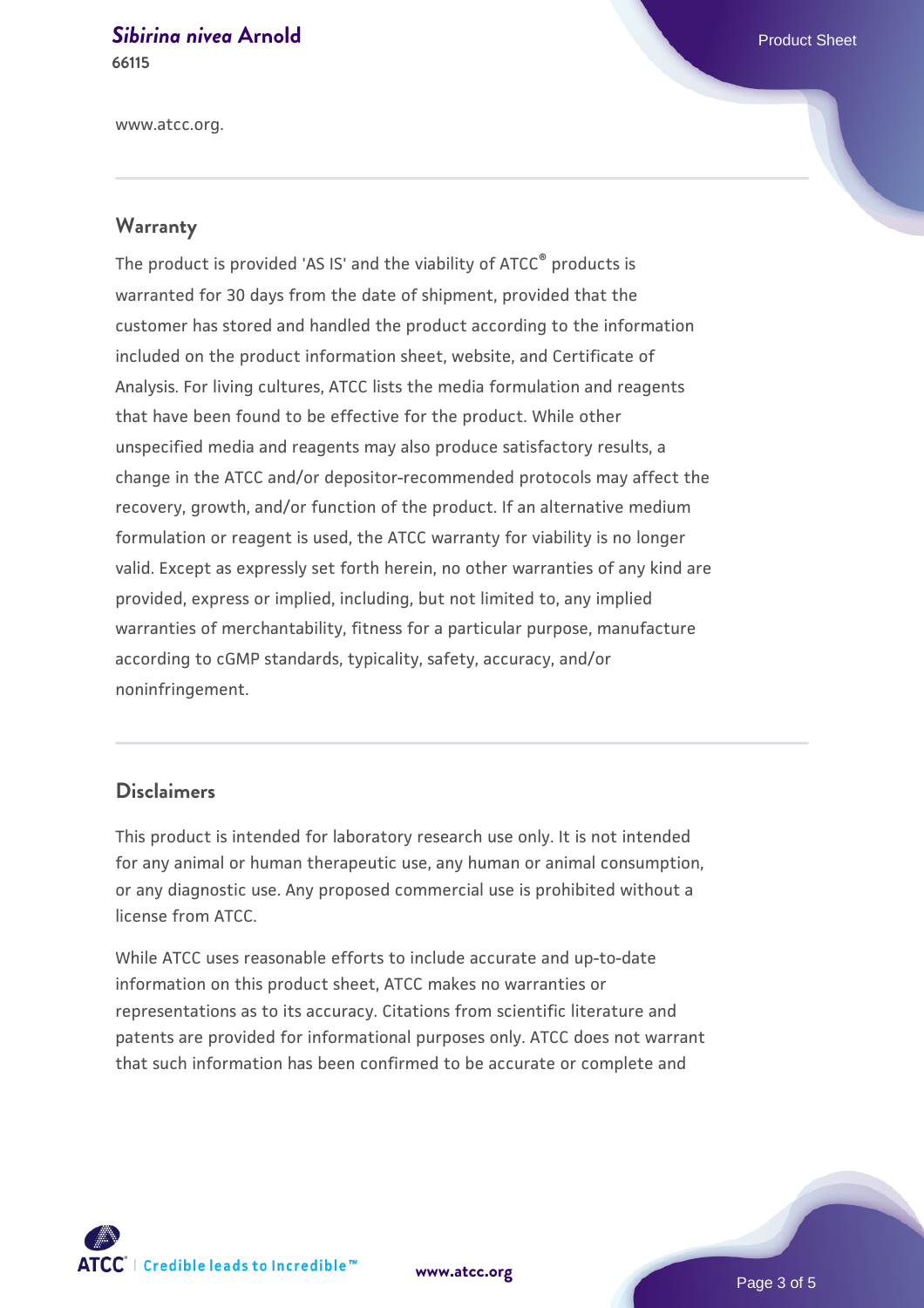the customer bears the sole responsibility of confirming the accuracy and completeness of any such information.

This product is sent on the condition that the customer is responsible for and assumes all risk and responsibility in connection with the receipt, handling, storage, disposal, and use of the ATCC product including without limitation taking all appropriate safety and handling precautions to minimize health or environmental risk. As a condition of receiving the material, the customer agrees that any activity undertaken with the ATCC product and any progeny or modifications will be conducted in compliance with all applicable laws, regulations, and guidelines. This product is provided 'AS IS' with no representations or warranties whatsoever except as expressly set forth herein and in no event shall ATCC, its parents, subsidiaries, directors, officers, agents, employees, assigns, successors, and affiliates be liable for indirect, special, incidental, or consequential damages of any kind in connection with or arising out of the customer's use of the product. While reasonable effort is made to ensure authenticity and reliability of materials on deposit, ATCC is not liable for damages arising from the misidentification or misrepresentation of such materials.

Please see the material transfer agreement (MTA) for further details regarding the use of this product. The MTA is available at www.atcc.org.

#### **Copyright and Trademark Information**

© ATCC 2021. All rights reserved. ATCC is a registered trademark of the American Type Culture Collection.

#### **Revision**

This information on this document was last updated on 2021-05-19

## **Contact Information**



**[www.atcc.org](http://www.atcc.org)**